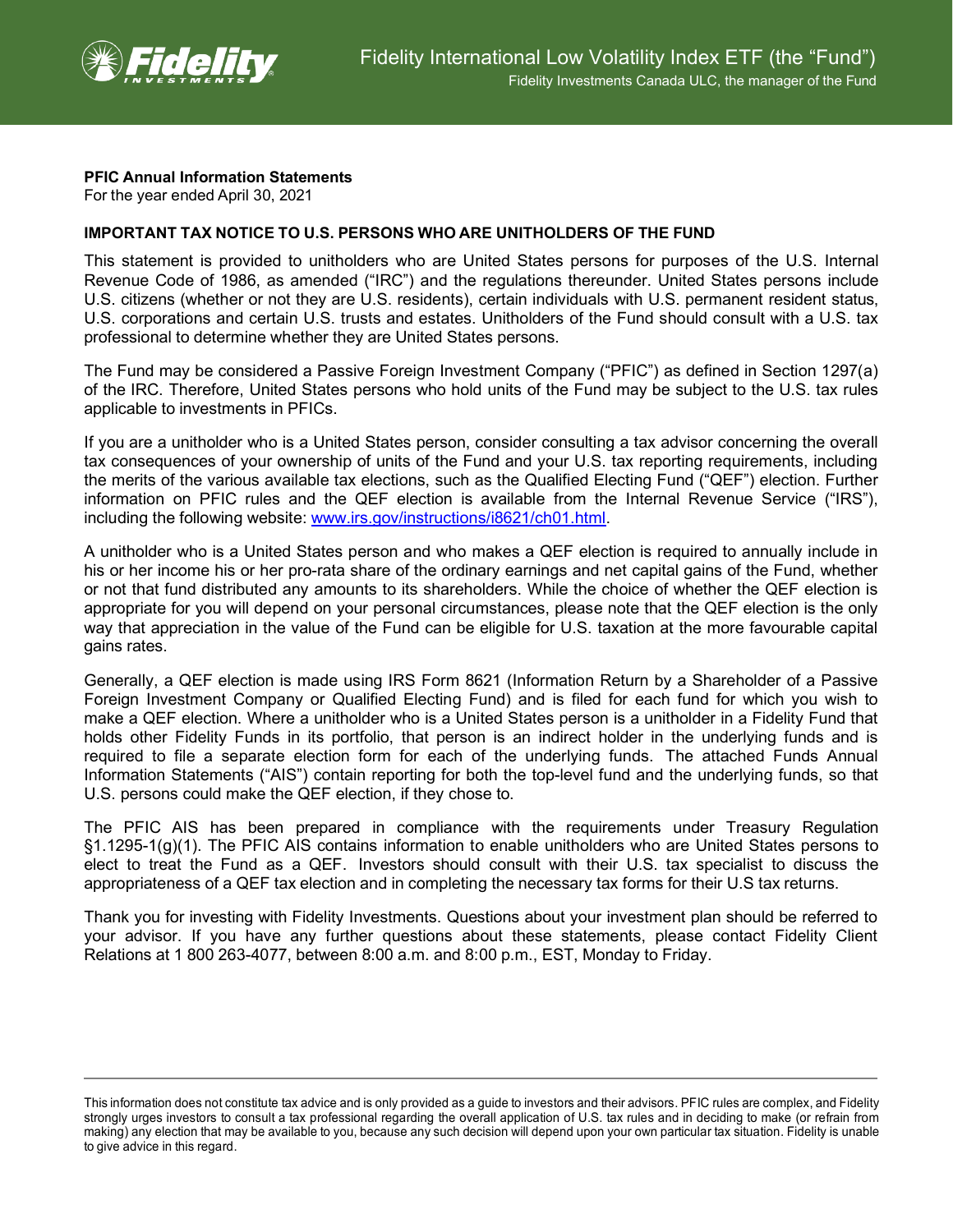

## **PFIC Annual Information Statements (US\$)**

For the Fund's PFIC taxation year ended April 30, 2021

- 1. This Information Statement applies to the PFIC taxation year of Fidelity International Low Volatility Index ETF (the "Fund") commencing on May 01, 2020 and ending on April 30, 2021.
- 2. The per-unit, per-day amounts of ordinary earnings and net capital gains of the Fund and it's lower-tier Fund(s) as applicable, for the period specified in paragraph (1) are provided in the table:

| <b>FIDELITY FUND HELD DIRECTLY</b>                               |                                       |                                      | <b>ORDINARY</b><br><b>EARNINGS \$</b>            | <b>NET CAPITAL</b><br><b>GAIN \$</b>         |
|------------------------------------------------------------------|---------------------------------------|--------------------------------------|--------------------------------------------------|----------------------------------------------|
| Fidelity International Low Volatility Index ETF                  |                                       |                                      | 0.00000000                                       | 0.00000000                                   |
| <b>FIDELITY LOWER-TIER FUNDS HELD</b><br><b>INDIRECTLY</b>       | <b>ORDINARY</b><br><b>EARNINGS \$</b> | <b>NET CAPITAL</b><br><b>GAIN \$</b> | <b>FUND'S U.S. TAX YEAR</b><br><b>COMMENCING</b> | <b>FUND'S U.S. TAX</b><br><b>YEAR ENDING</b> |
| <b>Fidelity Canadian Money Market</b><br><b>Investment Trust</b> | 0.00000015                            | 0.00000000                           | May 01, 2020                                     | April 30, 2021                               |

To determine your pro-rata share of the amounts of ordinary earnings and net capital gains of the Fund and each of its lower-tier fund(s) held directly and indirectly, as applicable, multiply the per-unit per-day amounts indicated above by the number of units of the Fund held and the number of days you held the units during the Fund's PFIC taxation year.

Here is an example to illustrate the calculation using the per-unit, per-day factors.

You own 100 units of Fund A from the period May 1, 2020 through October 31, 2020. You purchased an additional 100 units of Fund A on November 1, 2020. You did not sell any units of the Fund at any time during the year. Fund A has a PFIC taxation year end of April 30, 2021.

The Fund's ordinary earnings were \$0.001 per unit, per day.

Result: Your ordinary earnings for 2021 of the directly held fund are (\$0.001 \* 183 days \* 100) + (\$0.001 \*180 days\* 200) = \$54.30

Use the same calculation method in the example above, to determine your pro-rata share of the amounts of ordinary earnings and capital gains for any applicable lower-tier Fund(s).

3. The per-unit amounts of cash and fair market value of other properties distributed or deemed distributed by the Fund during the period specified in paragraph(1) are provided in the below chart.

| <b>PAYMENT DATE</b> | <b>CASH/PROPERTY</b><br><b>DISTRIBUTIONS (\$)</b> |  |  |
|---------------------|---------------------------------------------------|--|--|
| June 30, 2020       | 0.20990157                                        |  |  |
| December 31, 2020   | 0.54652239                                        |  |  |
| <b>TOTAL</b>        | 0.75642396                                        |  |  |